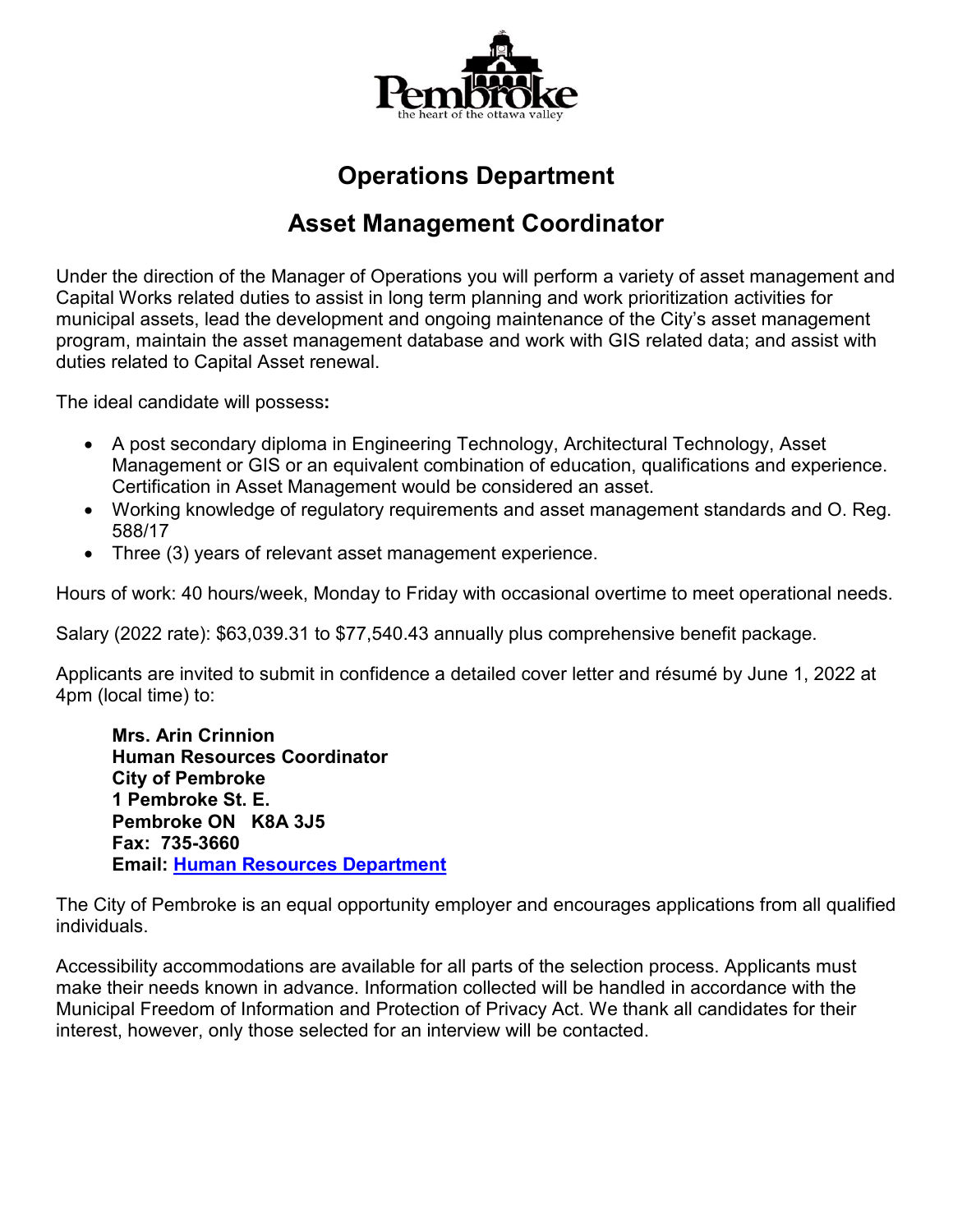

### **City Of Pembroke Job Description**

**Job Title:** Asset Management Coordinator

**Department:** Operations

**Reports to:** Manager of Operations

#### **Qualifications:**

- 1. A post secondary diploma in Engineering Technology, Architectural Technology, Asset Management or GIS or an equivalent combination of education, qualifications and experience. Certification in Asset Management would be considered an asset.
- 2. An understanding of the principals of asset management
- 3. An understanding of municipal infrastructure including underground water, sanitary and storm systems, facility infrastructure, bridges and road infrastructure.
- 4. Proficient in Microsoft Word, Outlook, Excel, Access and GIS applications.
- 5. Working knowledge of regulatory requirements and asset management standards and O. Reg. 588/17
- 6. Three (3) years of relevant asset management experience.
- 7. Solutions oriented and equipped with excellent written, verbal and interpersonal communications skills.
- 8. Possession of a valid Ontario Class "G" Driver's Licence with reliable vehicle for use on City business.

### **General Scope of Responsibilities:**

Under the direction of the Manager of Operations you will perform a variety of asset management and Capital Works related duties to assist in long term planning and work prioritization activities for municipal assets, lead the development and ongoing maintenance of the City's asset management program, maintain the asset management database and work with GIS related data; and assist with duties related to Capital Asset renewal.

### **General Scope of Duties:**

1. Analyze and document asset management related measures (lifecycle costs, level of service, depreciation, etc) to identify emerging issues and trends.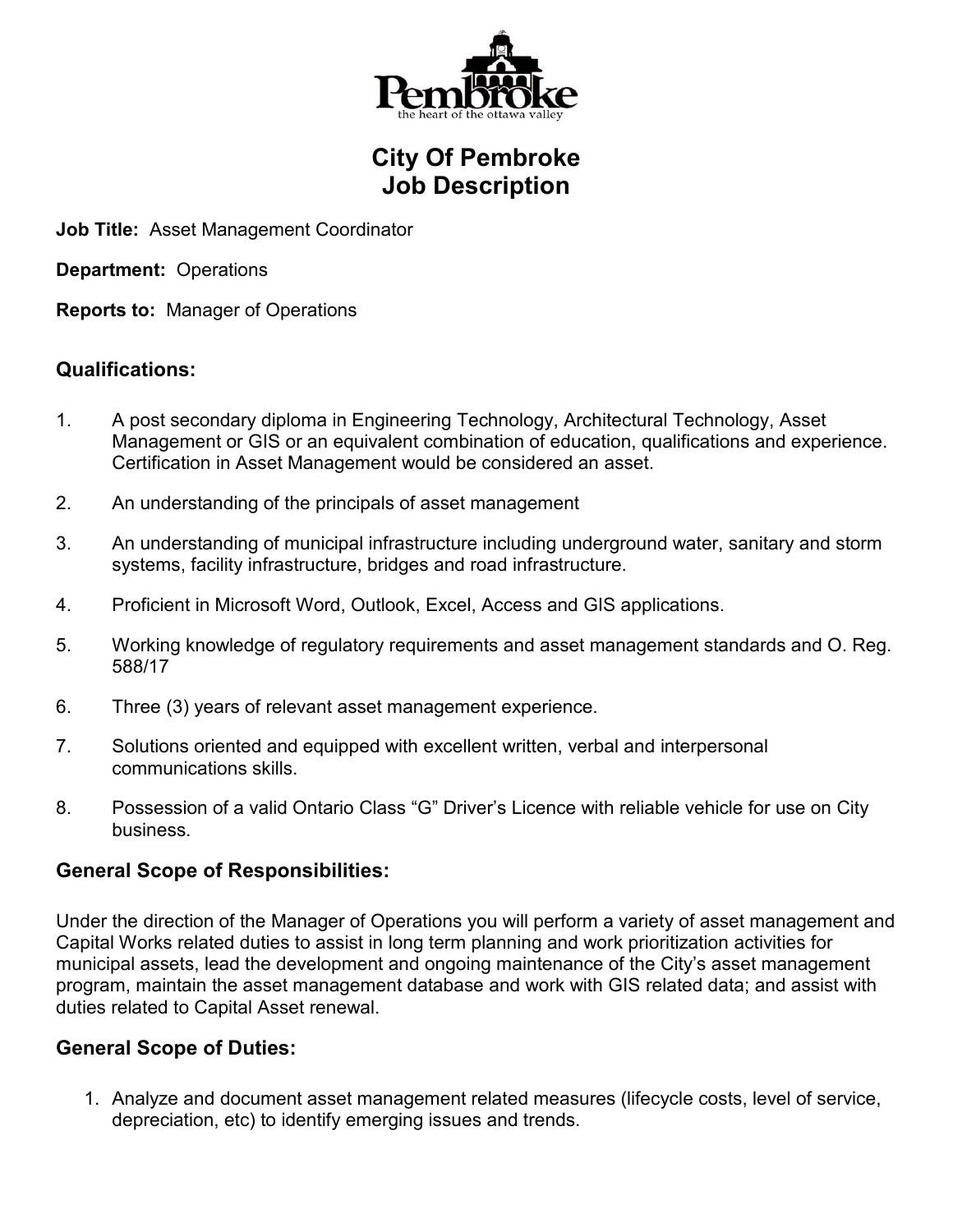

- 2. Obtain input and requirements from other departments to maintain currency and relevance of the asset management database.
- 3. Provide support for the ongoing management of operational and capital improvements of real property and infrastructure.
- 4. Establishing and updating unit costs for assets where necessary using industry standard unit costs and service lives for all infrastructure components, taking into account variations due to unique local conditions.
- 5. Assist in the annual review of the risk matrix and levels of service related to Asset Management.
- 6. Assist in identifying and implementing capital improvement projects based on Asset Management Principles.
- 7. Assist in the preparation, organization and maintenance of engineering field and office data, reports and systems.
- 8. Assist in preparation of necessary reports for management, Council and senior government.
- 9. Assist in the development of requests for proposals, tenders and other procurement documents for the various works of the Corporation.
- 10.Assist in the development of a Multi Year Capital Construction Forecast (MYCCF) for long range planning and asset management including long term capital forecasting expenditures for City facilities.
- 11.Assist in the development of recommendations on costs, strategic planning, capital expenditures and designs.
- 12.Coordination, implementation and project management of minor capital projects
- 13.Assists with the City's Energy Management Plan, Financial Information Return, and compliance with PSAB requirements
- 14.Assist the Capital Works section with project management, Contract Administration and Field Administration on large scale Capital Projects.
- 15.Assist the Capital Works section with the preparation/review of tender documents, field inspections, contract administration, field administration and the collection of data necessary to update the City's GIS database and produce As Constructed documentation
- 16.Coordination of GIS data collection, ensuring database integrity and updating the collected data onto the GIS system
- 17.Assist in the preparation of reports on new methods and procedures designed to improve operations and minimize costs.